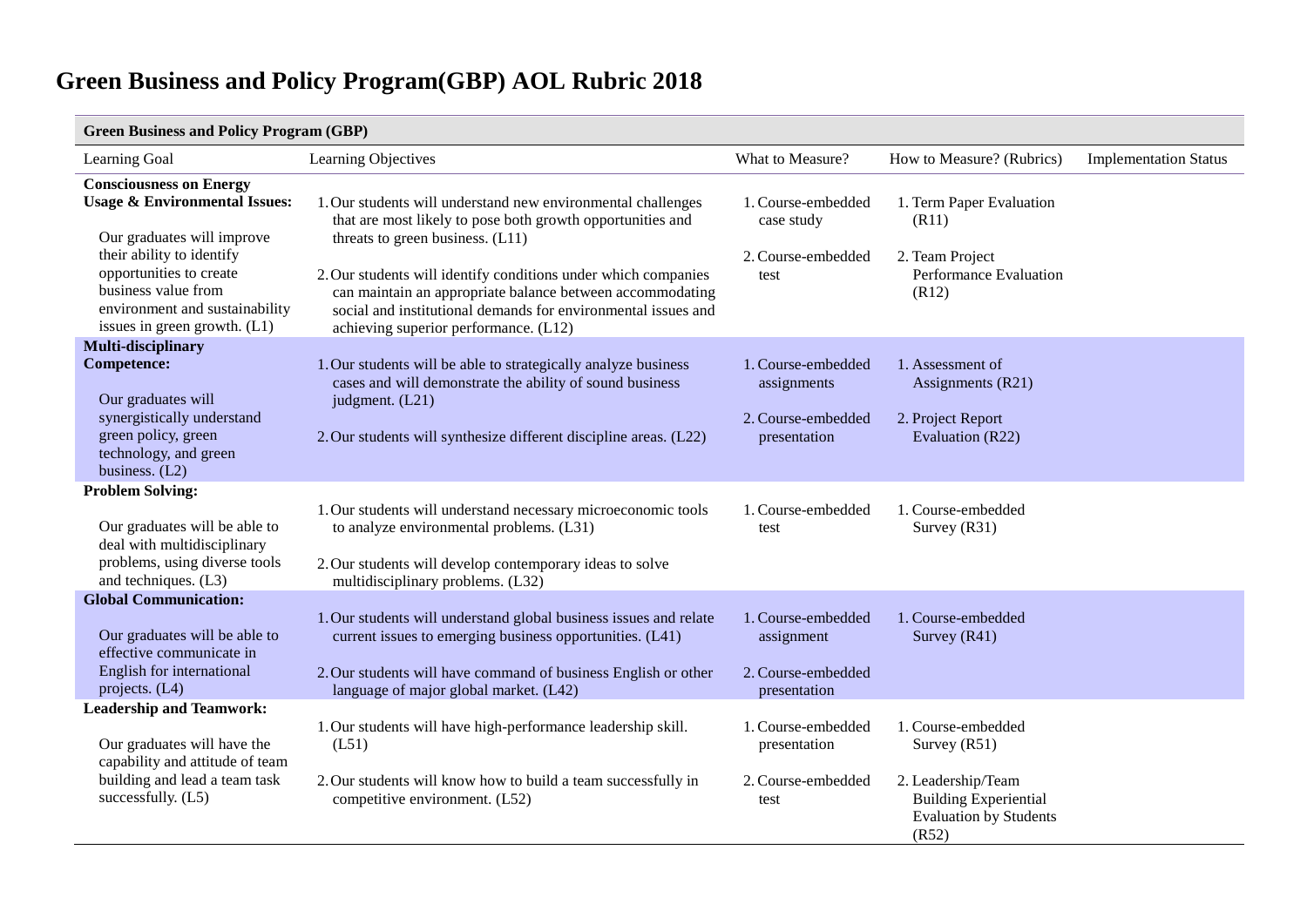Rubrics to assess achievements of learning objectives

L1: Consciousness on Energy Usage & Environmental Issues: **Our graduates will improve their ability to identify opportunities to create business value from environment and sustainability issues in green growth.**

#### **L11. Our students will understand new environmental challenges that are most likely to pose both growth opportunities and threats to green business.**

|                          | Performance Levels                              |                                                |                                                    |
|--------------------------|-------------------------------------------------|------------------------------------------------|----------------------------------------------------|
| Traits                   | I (Fails to Meet Expectations)                  | 2 (Meets Expectations)                         | 3 (Exceeds Expectations)                           |
| 1. Identifies Challenges | Has a vague idea of what the challenges are and | Identifies the challenges, including pertinent | Describes the challenges in detail having gathered |
|                          | is uncertain what must be decided in individual | facts, and ascertains what must be decided in  | pertinent facts. Ascertains exactly what must be   |
|                          | or business behavior                            | individual or business behavior                | decided in individual or business behavior         |
| 2. Importance            | Somewhat appreciates the importance of          | Mostly appreciates the importance to keep      | Fully appreciates the importance of keeping        |
|                          | keeping professional code of conduct            | professional code of conduct                   | professional code of conduct.                      |
|                          |                                                 |                                                |                                                    |
| 3. Understanding         | Somewhat understands the detailed contents      | Mostly understands the detailed contents of    | Fully understands the detailed contents of         |
|                          | of professional code of conduct                 | professional code of conduct                   | professional code of conduct.                      |
|                          |                                                 |                                                |                                                    |

### **L12: Our students will identify conditions under which companies can maintain an appropriate balance between accommodating social and institutional demands for**

### **environmental issues and achieving superior performance.**

|                               | Performance Levels                              |                                                    |                                                    |
|-------------------------------|-------------------------------------------------|----------------------------------------------------|----------------------------------------------------|
| <b>Traits</b>                 | 1 (Fails to Meet Expectations)                  | 2 (Meets Expectations)                             | 3 (Exceeds Expectations)                           |
| 1. Stakeholders Consideration | Fails to recognize all stakeholders or explores | Recognizes stakeholders and explores some of       | Recognizes all stakeholders and fully              |
|                               | consequences and threats/opportunities          | the consequences and threats/opportunities fairly  | explores consequences and threats/opportunities    |
|                               | ineffectively                                   | effectively                                        |                                                    |
| 2. Options Development        | Failed to identify all of the relevant and      | Identified most of the relevant practical options, | Correctly identified all of the relevant practical |
|                               | practical options                               | but overlooked some related conceptual             | options and all of the related conceptual problems |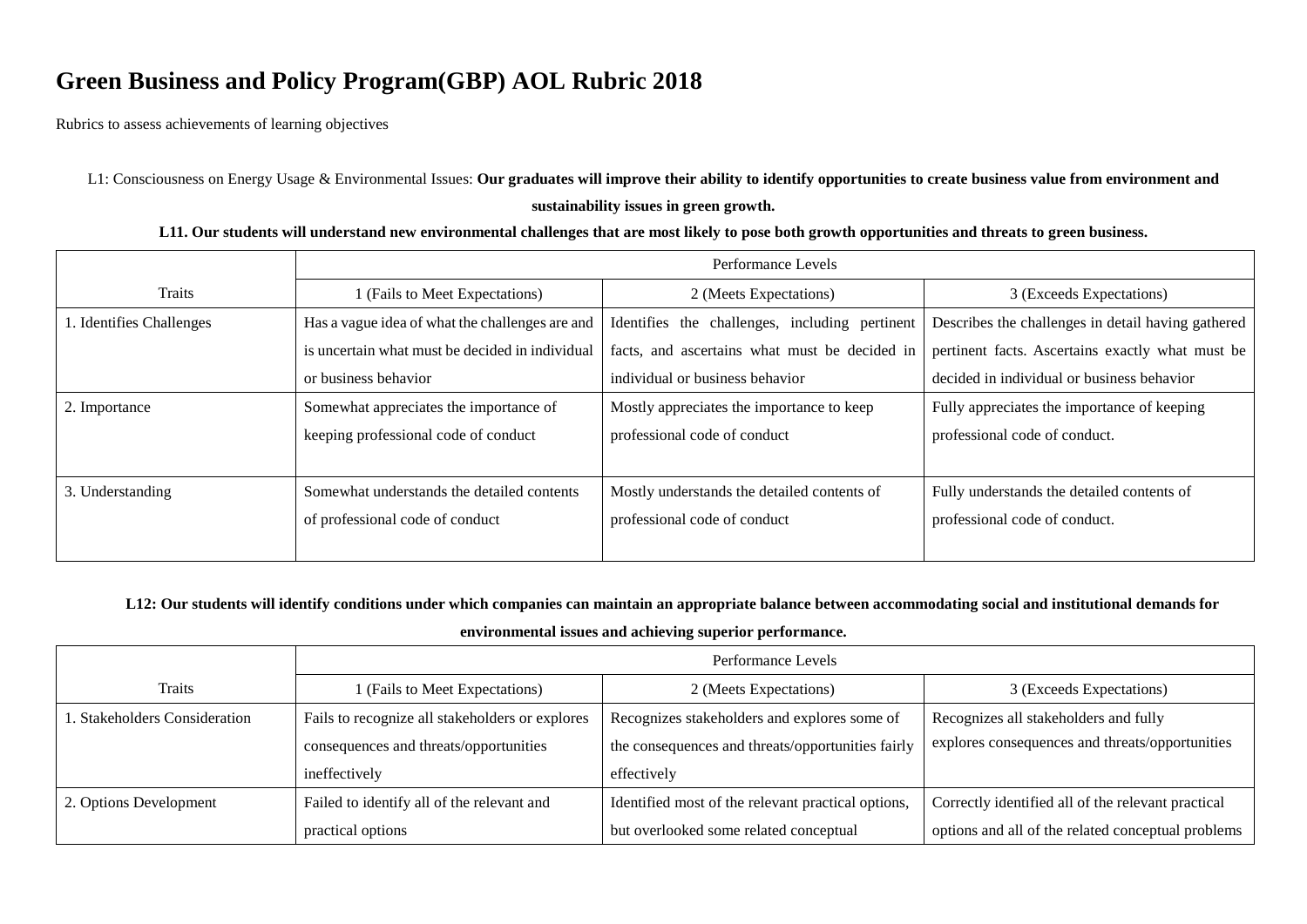|                        |                                            | problems and issues                                | and issues                                         |
|------------------------|--------------------------------------------|----------------------------------------------------|----------------------------------------------------|
| 3. Options Evaluation  | Failed to provide weightings of various    | Provided some evaluation of ethical and social     | Provided appropriate and defensible evaluations    |
|                        | ethical and social arguments and reasons   | reasons and arguments, but overlooked              | for all relevant arguments noting wherever         |
|                        |                                            | important factual or logical errors in some        | necessary factual assumptions, logical errors, or  |
|                        |                                            | reasons                                            | conceptual confusions.                             |
| 4. Decision and Action | Has difficulty identifying and appropriate | Formulates<br>implementation<br>plan<br>that<br>an | Formulates an implementation plan that delineates  |
|                        | course of action from among options        | delineates the execution of the decision           | the execution of the decision and that evidences a |
|                        |                                            |                                                    | thoughtful reflection on the benefits and risks of |
|                        |                                            |                                                    | action                                             |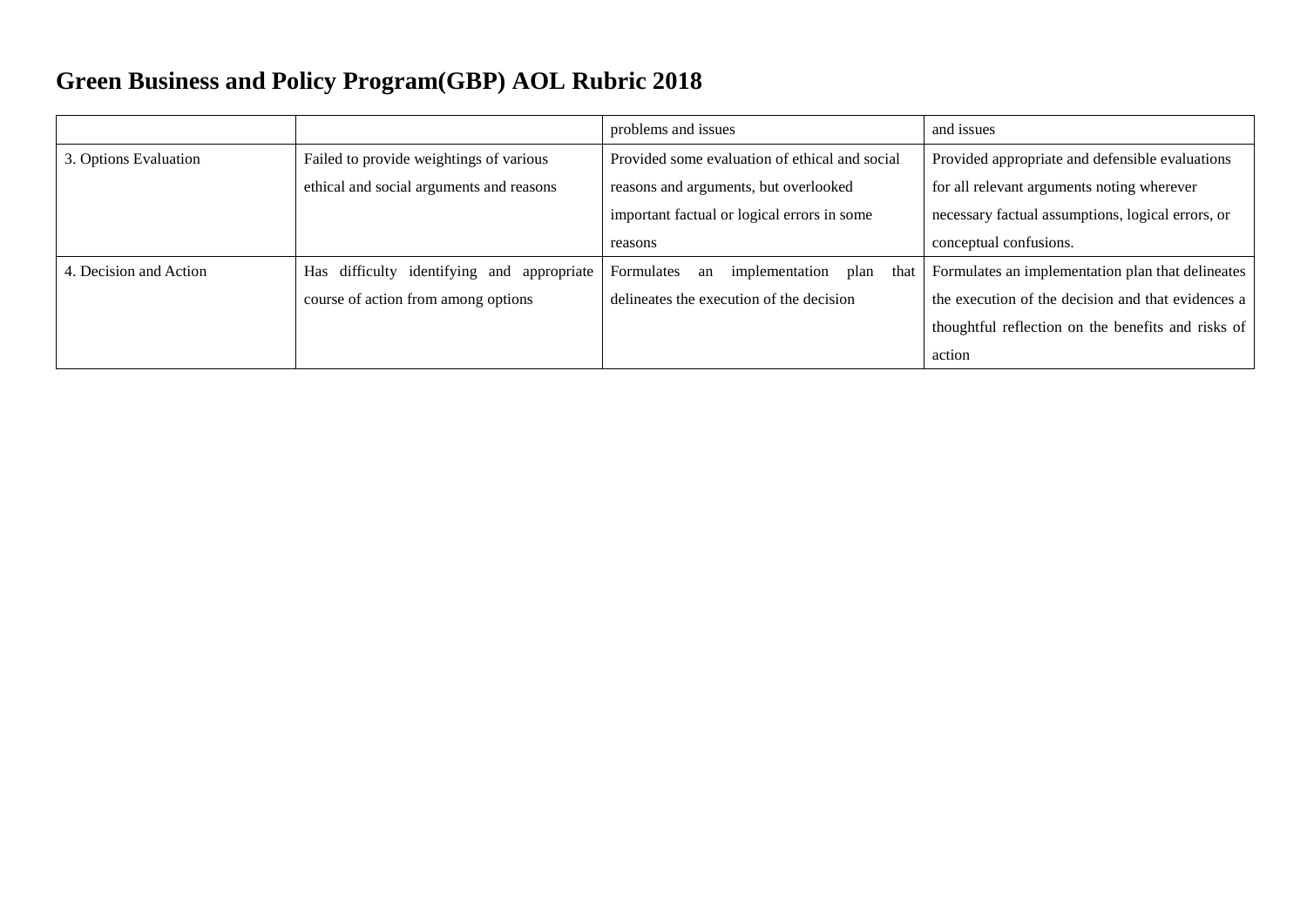L2: Multi-disciplinary Competence: **Our graduates will synergistically understand green policy, green technology, and green business.**

### **L21. Our students will be able to strategically analyze business cases and will demonstrate the ability of sound business judgment.**

|                           | Performance Levels                               |                                                   |                                                  |
|---------------------------|--------------------------------------------------|---------------------------------------------------|--------------------------------------------------|
| Traits                    | 1 (Fails to Meet Expectations)                   | 2 (Meets Expectations)                            | 3 (Exceeds Expectations)                         |
| 1. Factual knowledge      | Shows little knowledge of case facts,            | Shows solid understanding of case facts           | Shows through grasp of case facts and offers     |
|                           | makes factual mistakes                           |                                                   | additional factual knowledge about company or    |
|                           |                                                  |                                                   | industry                                         |
| 2. Identification of case | Neglects to identify case issues; recounts facts | Clearly identifies the key issues in the case and | Develops a well-integrated statement of the      |
| problems/issues           | of case with little analysis                     | demonstrates understanding of company's           | complex issues of the case and demonstrates      |
|                           |                                                  | decision situation                                | understanding of situation                       |
| 3. Recommendations        | Offers weak recommendations or pays              | Provides well-reasoned recommendations that       | Integrates alternatives into a well-developed    |
|                           | little attention to addressing case issues       | follow from the preceding analysis and clearly    | action plan; offers specificity, priorities, and |
|                           |                                                  | address case issues; no surprises                 | sequencing of actions                            |
| 4. Business judgment      | Shows little attention to presenting sound       | Provides good arguments backed up with            | Provides strong rationale and convincing         |
|                           | arguments or backing up ideas with analysis;     | factual knowledge, analysis, and persuasive       | arguments throughout; demonstrates sound         |
|                           | offers "I think" statements                      | rationale                                         | business judgment                                |

#### **L22. Our students will synthesize different discipline areas.**

|                         | Performance Levels                             |                                               |                                                      |
|-------------------------|------------------------------------------------|-----------------------------------------------|------------------------------------------------------|
| Traits                  | 1 (Fails to Meet Expectations)                 | 2 (Meets Expectations)                        | 3 (Exceeds Expectations)                             |
| . Consideration         | Deals only with a single perspective and fails | Begins to relate alternative views from other | Addresses perspectives noted previously, and         |
|                         | to discuss possible perspectives from other    | disciplines to qualify analysis.              | additional diverse perspectives other disciplines to |
|                         | disciplines.                                   |                                               | qualify analysis.                                    |
| 2. Management principle | Lacks understanding of basic management        | Shows clear comprehension of basic            | Integrates and applies basic management              |
|                         | principles and strategic thinking approach     | management principles and strategic thinking  | principles and strategic thinking approach across    |
|                         |                                                | approach.                                     | multiple disciplines.                                |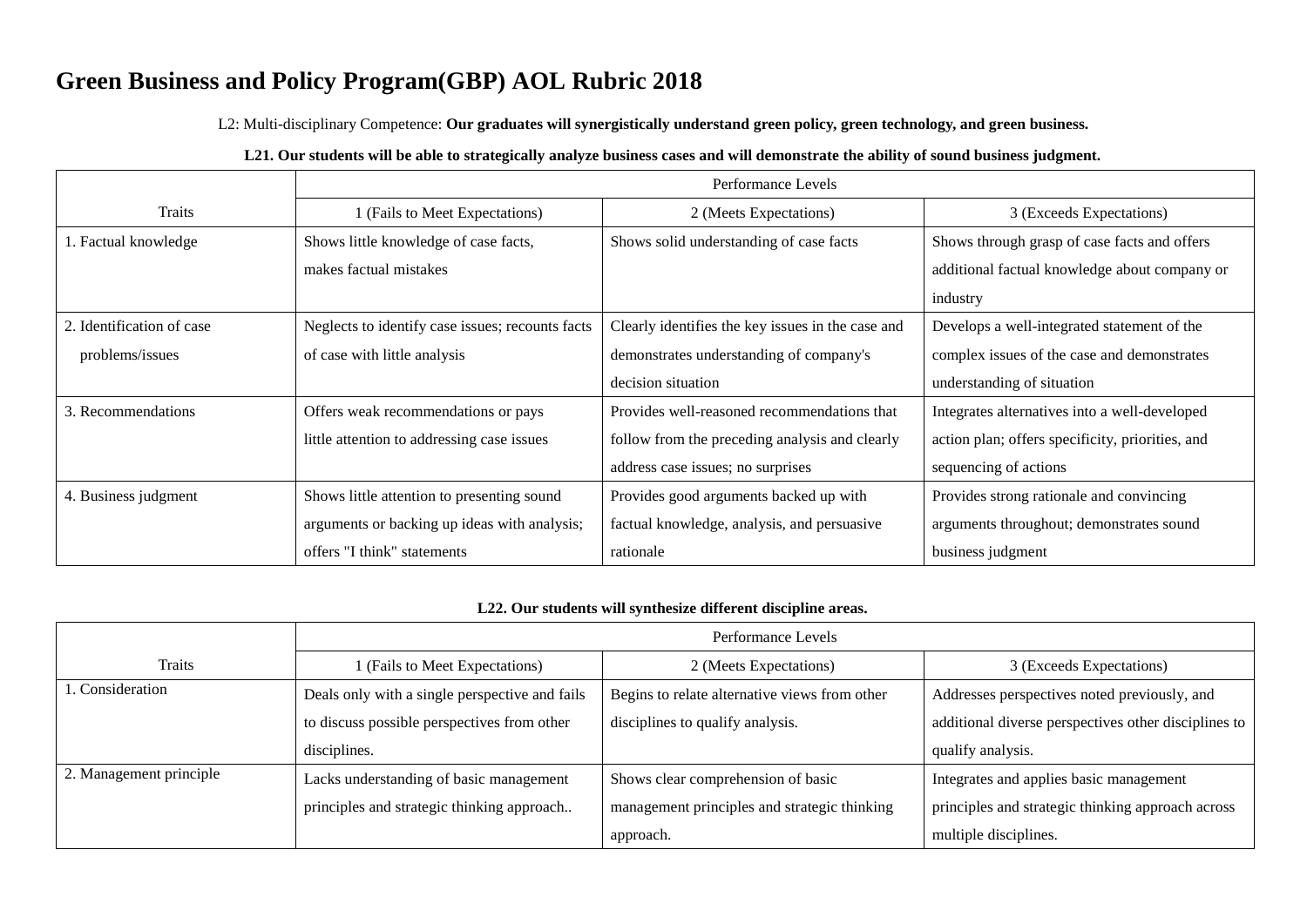| 3. Discipline knowledge     | Does not incorporate appropriate                | Somewhat applies appropriate argumentation        | Clearly and reflectively applies appropriate         |
|-----------------------------|-------------------------------------------------|---------------------------------------------------|------------------------------------------------------|
|                             | argumentation and methodology of other          | and methodology of other disciplines              | argumentation and methodology of other               |
|                             | disciplines                                     |                                                   | disciplines                                          |
| 4. Intellectual sensitivity | Does not yet demonstrate intellectual acuity,   | Somewhat Demonstrates intellectual acuity,        | Demonstrates a high degree of intellectual acuity,   |
|                             | imagination, and sensitivity.                   | imagination, and sensitivity.                     | imagination, and sensitivity.                        |
| 5. Horizontal synthesis     | Does not yet integrate interdisciplinary skills | Partially integrates interdisciplinary skills and | Successfully integrates interdisciplinary skills and |
|                             | and knowledge.                                  | knowledge.                                        | knowledge.                                           |
| 6. Vertical synthesis       | Does not yet demonstrate awareness of inter-    | Demonstrates some awareness of inter-             | Clearly demonstrates an awareness of inter-          |
|                             | relationships among self, the discipline,       | relationships among self, the discipline,         | relationships among self, the discipline, business,  |
|                             | business, and society.                          | business, and society                             | and society.                                         |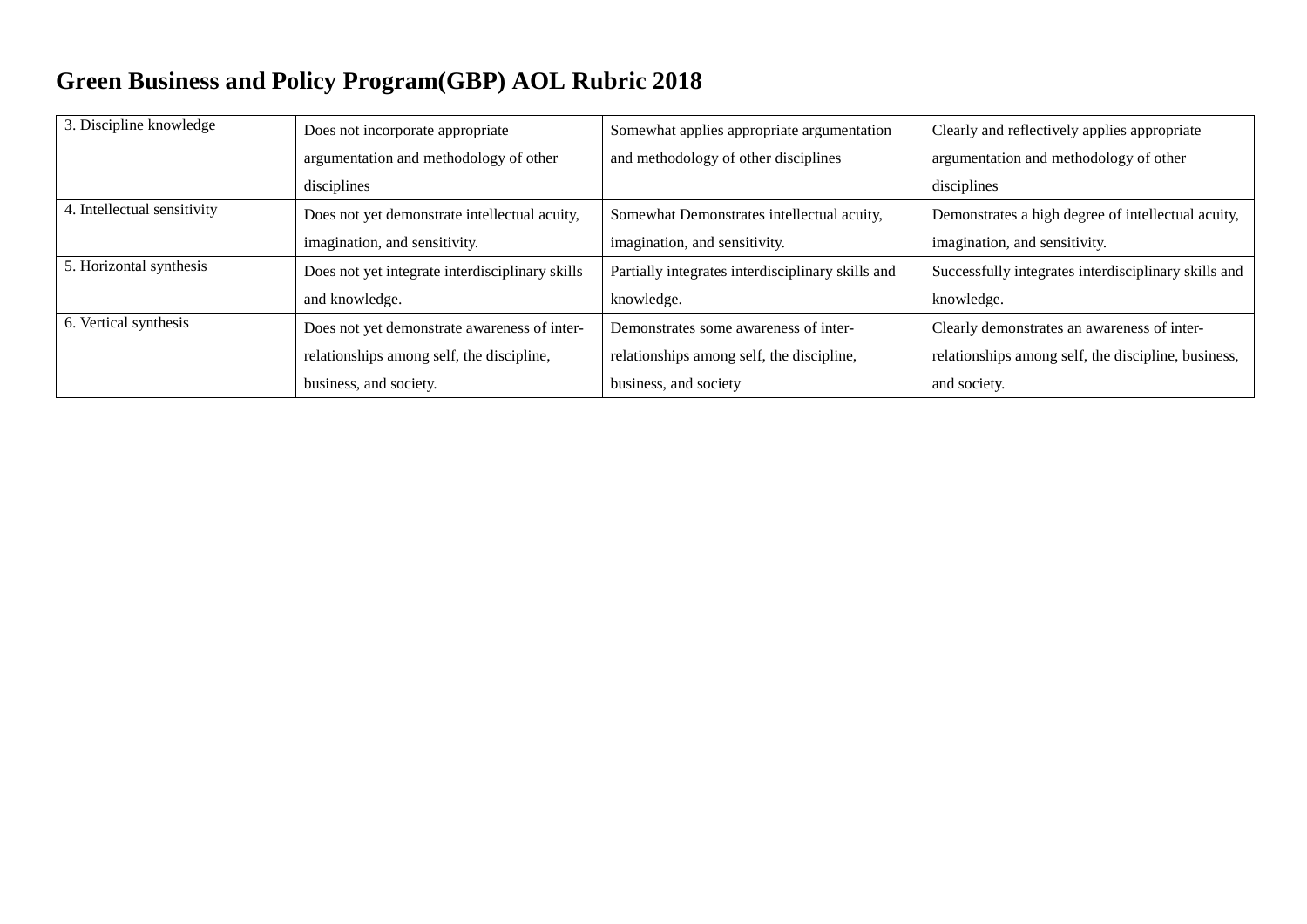L3. Problem Solving: **Our graduates will be able to deal with multidisciplinary problems, using diverse tools and techniques.**

|                             | Performance Levels                                 |                                                       |                                              |
|-----------------------------|----------------------------------------------------|-------------------------------------------------------|----------------------------------------------|
| <b>Traits</b>               | (Fails to Meet Expectations)                       | 2 (Meets Expectations)                                | (Exceeds Expectations)                       |
| 1. Application of strategic | Misuses strategic analysis tools, concepts, and    | Appropriately strategic analysis tools, concepts, and | Shows strong understanding and application   |
| analytical Tools            | techniques                                         | techniques                                            | of strategic analysis tools, concepts, and   |
|                             |                                                    |                                                       | techniques                                   |
| 2. Application of financial | Fails to incorporate financials into case analysis | Shows knowledge of ratios and trend analysis;         | Applies ratios and trend analysis to develop |
| analysis                    | or shows only limited attempts to understand       | demonstrates understanding of firm's financial        | sound judgments about company situation      |
|                             | financials                                         | standing                                              | and prospects; presents financial analysis   |
|                             |                                                    |                                                       | professionally                               |

### **L32. Our students will develop contemporary ideas to solve multidisciplinary problems.**

|                               | Performance Levels                                 |                                                        |                                              |
|-------------------------------|----------------------------------------------------|--------------------------------------------------------|----------------------------------------------|
| Traits                        | 1 (Fails to Meet Expectations)                     | 2 (Meets Expectations)                                 | 3 (Exceeds Expectations)                     |
| Discipline-related concepts   | Discipline-specific concepts and issues are not    | Appropriately addresses most of the key discipline-    | Appropriately addresses all key discipline-  |
| and issues                    | identified or they are identified inappropriately. | specific concepts and issues but omits or identifies a | specific concepts and issues and most of the |
|                               |                                                    | few of the minor ones.                                 | minor ones.                                  |
| 2. Generation of alternatives | Identifies weak or infeasible alternatives with    | Generates 2 or 3 feasible alternatives for resolving   | Develops 2 or 3 insightful alternatives for  |
|                               | little attention to case issues                    | the key issues of the case                             | resolving the issues; offers specificity and |
|                               |                                                    |                                                        | originality                                  |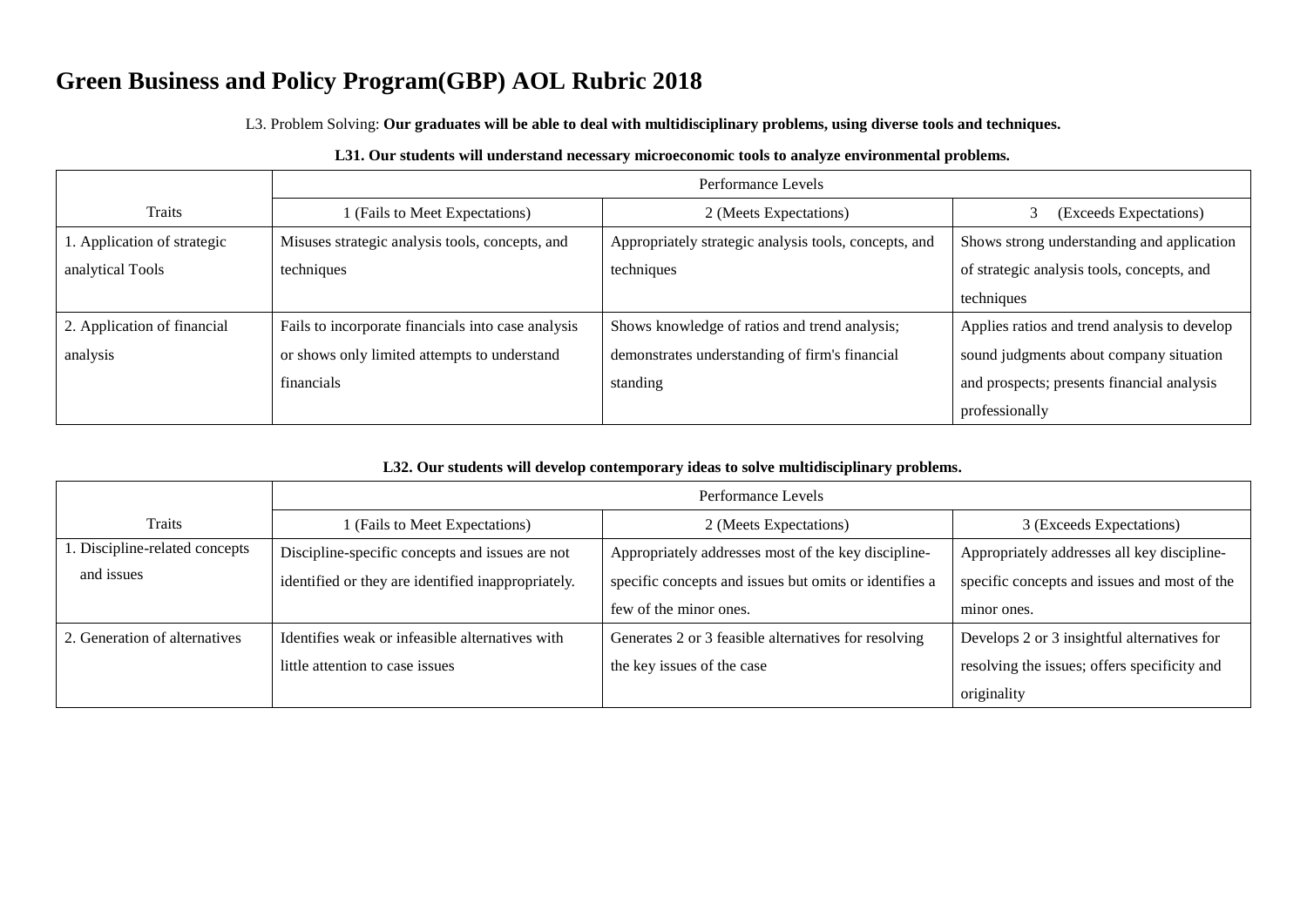L4. Global Communication: **Our graduates will be able to effective communicate in English for international projects.**

### **L41. Our students will understand global business issues and relate current issues to emerging green business opportunities.**

|                                      | Performance Levels                             |                                                  |                                                      |
|--------------------------------------|------------------------------------------------|--------------------------------------------------|------------------------------------------------------|
| Traits                               | (Fails to Meet Expectations)                   | 2 (Meets Expectations)                           | 3 (Exceeds Expectations)                             |
| 1. Identification of global issues   | No or incomplete identification of some or all | Some identification of most of the relevant      | Clear and detailed identification of relevant issues |
|                                      | of the following relevant global issues:       | issues                                           |                                                      |
|                                      | economic, cultural, legal, demographic         |                                                  |                                                      |
| 2. Analysis of global issues         | No analysis of impact of relevant global       | Some analysis of impact of global issues; some   | Clear, accurate and detailed analysis of impact of   |
|                                      | issues; erroneous analysis of impact           | inaccuracies in analysis                         | relevant global issues                               |
| 3. Application of analysis to global | No application of analysis to specific global  | Some application of analysis to specific global  | Clear application of analysis to global business     |
| business situation                   | business situation; incorrect conclusions or   | business situation, weak conclusions or          | situation; valid conclusions and good                |
|                                      | recommendations made.                          | recommendations made                             | recommendations given                                |
| 4. Cultural differences              | Fails to adjust for cultural differences       | Some consideration given to cultural differences | Extensive consideration given to cultural            |
|                                      |                                                |                                                  | differences, including appropriate modification of   |
|                                      |                                                |                                                  | communication                                        |

#### **L42. Our students will have command of business English or other language of major global market.**

|                  | Performance Levels                          |                                            |                                                  |
|------------------|---------------------------------------------|--------------------------------------------|--------------------------------------------------|
| Traits           | 1 (Fails to Meet Expectations)              | 2 (Meets Expectations)                     | 3 (Exceeds Expectations)                         |
| 1. Knowledge     | A few of the required elements (vocabulary, | Some of the required elements (vocabulary, | Most of the required elements (vocabulary,       |
|                  | structures, and/or cultural                 | structures, and/or cultural                | structure, and/or cultural context) are complete |
|                  | context) are complete and correct.          | context) are complete and correct.         | and correct.                                     |
|                  |                                             |                                            |                                                  |
| 2. Comprehension | The response shows little understanding of  | The response shows some understanding of   | The response for the most part shows             |
|                  | main ideas and/or details                   | main ideas and details.                    | understanding of main ideas and most             |
|                  |                                             |                                            | details.                                         |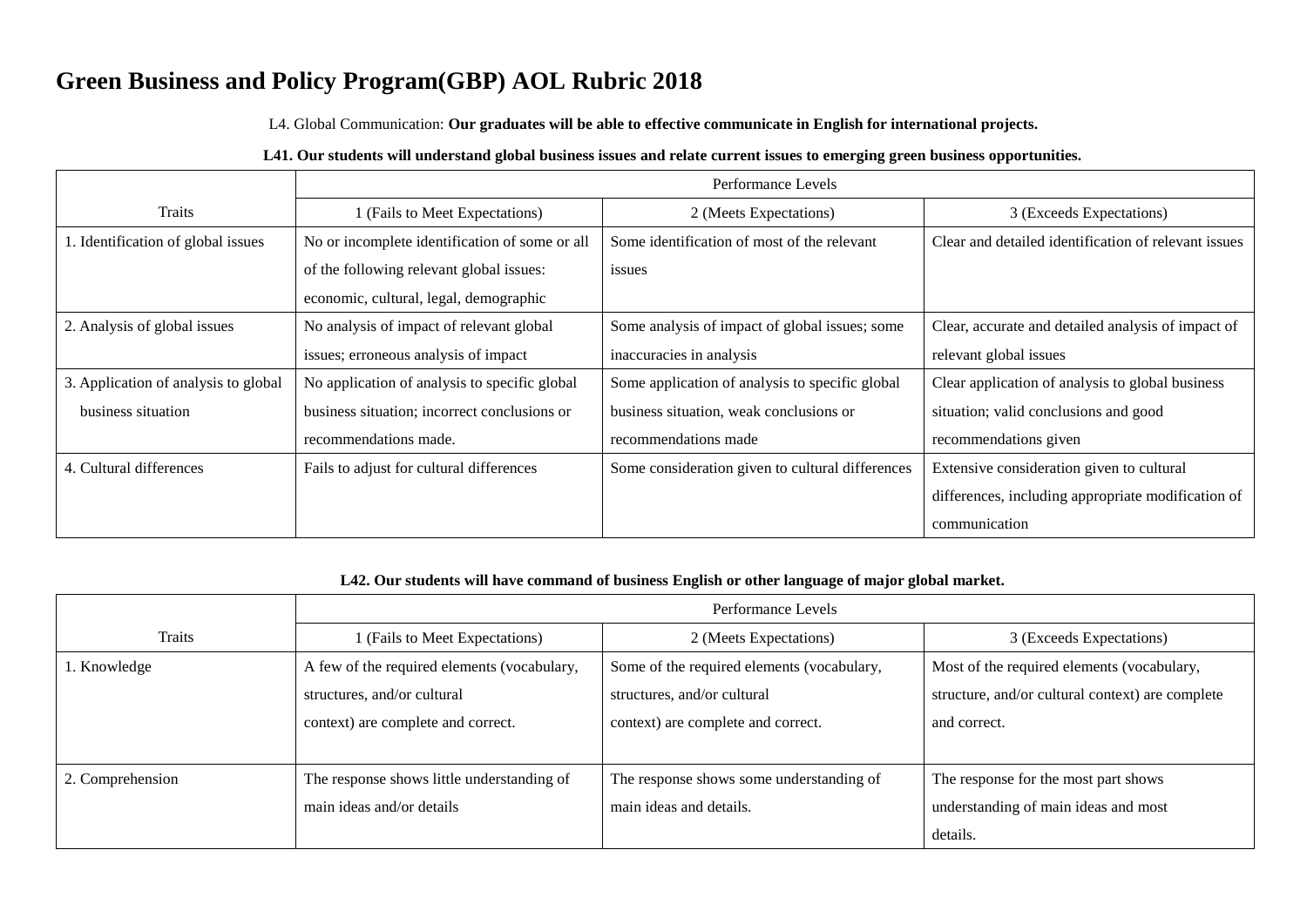| Communication | The communication skills and strategies are | The communication skills and strategies are    | The communication skills and strategies are |
|---------------|---------------------------------------------|------------------------------------------------|---------------------------------------------|
|               | minimally evident, appropriate, and/or      | somewhat complete, appropriate and/or correct. | mostly complete, appropriate and correct.   |
|               | correct.                                    |                                                |                                             |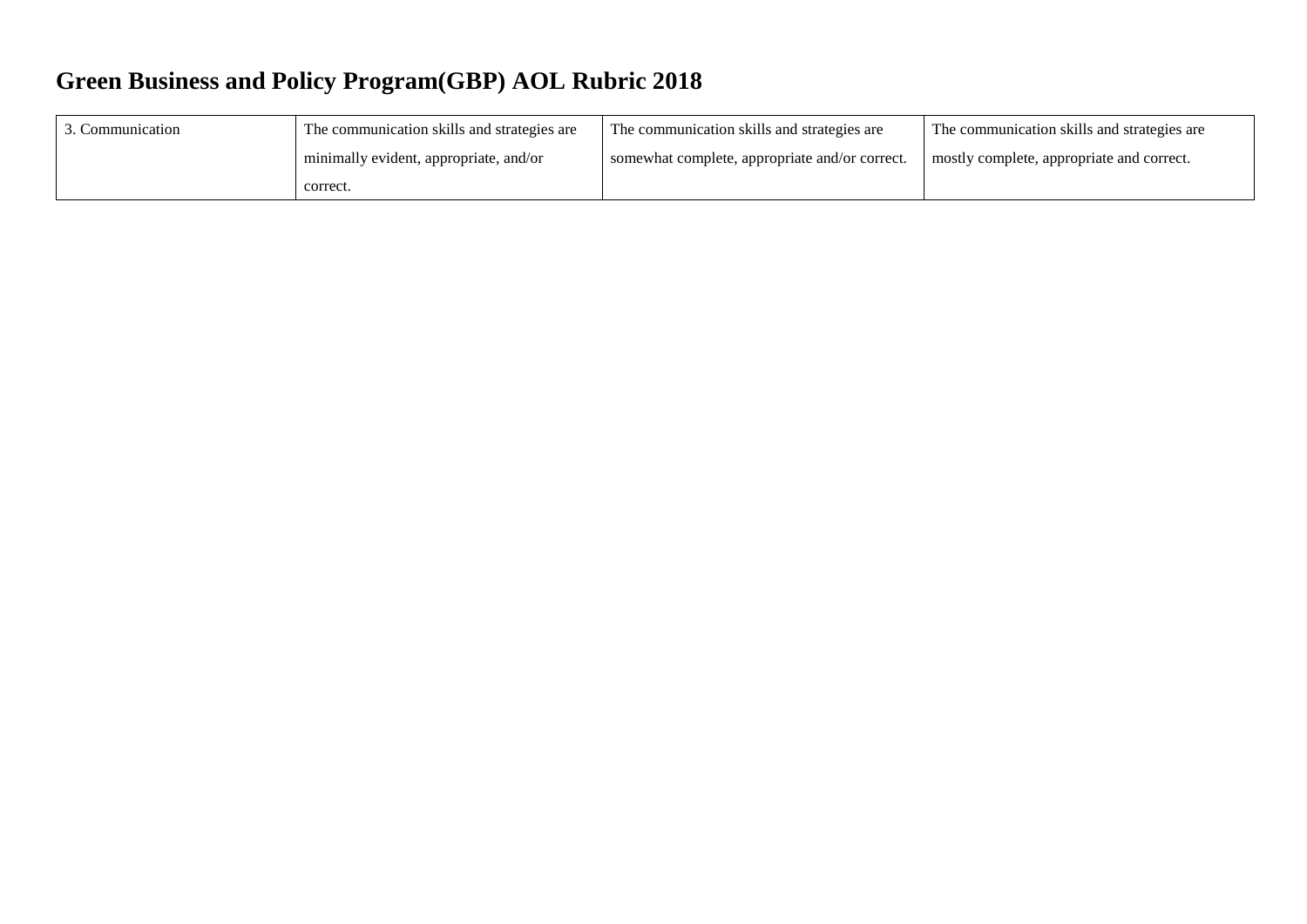L5. Leadership and Teamwork: **Our graduates will have the capability and attitude of team building and lead a team task successfully.**

|                                                        | Performance Levels                               |                                                    |                                               |
|--------------------------------------------------------|--------------------------------------------------|----------------------------------------------------|-----------------------------------------------|
| <b>Traits</b>                                          | (Fails to Meet Expectations)                     | 2 (Meets Expectations)                             | 3 (Exceeds Expectations)                      |
| 1. Confidence                                          | Gives an impression of reluctance or uncertainty | Looks comfortable and confident in exercising      | Uses strong verbal and non verbal behavior    |
|                                                        | about exercising leadership                      | leadership duties                                  | to convey authority and concern               |
|                                                        |                                                  |                                                    |                                               |
| 2. Balance between task and<br>interpersonal relations | Focuses exclusively on task to be accomplished   | Balances the need for task accomplishment with the | Assigns tasks to members whose unique         |
|                                                        | without regard to the people or focuses          | needs of individuals in the group.                 | talents contribute directly to the task. Uses |
|                                                        | exclusively on interpersonal relations without   |                                                    | positive reinforcement. Delegates as needed.  |
|                                                        | regard to task                                   |                                                    |                                               |
| 3. Ability to listen                                   | Asks for ideas or suggestions but neglects to    | Listens actively and shows understanding by        | Provides summary of important discussions     |
|                                                        | consider them.                                   | paraphrasing or by acknowledging and building on   | at regular intervals                          |
|                                                        |                                                  | others' ideas.                                     |                                               |
| 4. Agenda                                              | Has an incomplete or vague agenda for the group  | Has a clear agenda for the group                   | Circulates a prepared agenda in advance       |

#### **L51. Our students will have high-performance leadership skill.**

#### **L52. Our students will know how to build a team successfully in competitive environment.**

|                             | Performance Levels                                 |                                                |                                                    |
|-----------------------------|----------------------------------------------------|------------------------------------------------|----------------------------------------------------|
| <b>Traits</b>               | 1 (Fails to Meet Expectations)                     | 2 (Meets Expectations)                         | 3 (Exceeds Expectations)                           |
| . Commitment                | Seems reluctant to engage fully in discussions and | Consistently demonstrates commitment to the    | Follows up on ideas and suggestions from           |
|                             | task assignments                                   | project by being prepared for each group       | previous meetings and reports findings to the      |
|                             |                                                    | meeting                                        | group                                              |
| 2. Balance between task and | Focuses exclusively on task to be accomplished     | Balances the need for task accomplishment with | Volunteers to assist others and shares information |
| interpersonal relations     | without regard to team member or focuses           | the needs of individuals in the group          | openly                                             |
|                             | exclusively on interpersonal relations without     |                                                |                                                    |
|                             | regard to task                                     |                                                |                                                    |